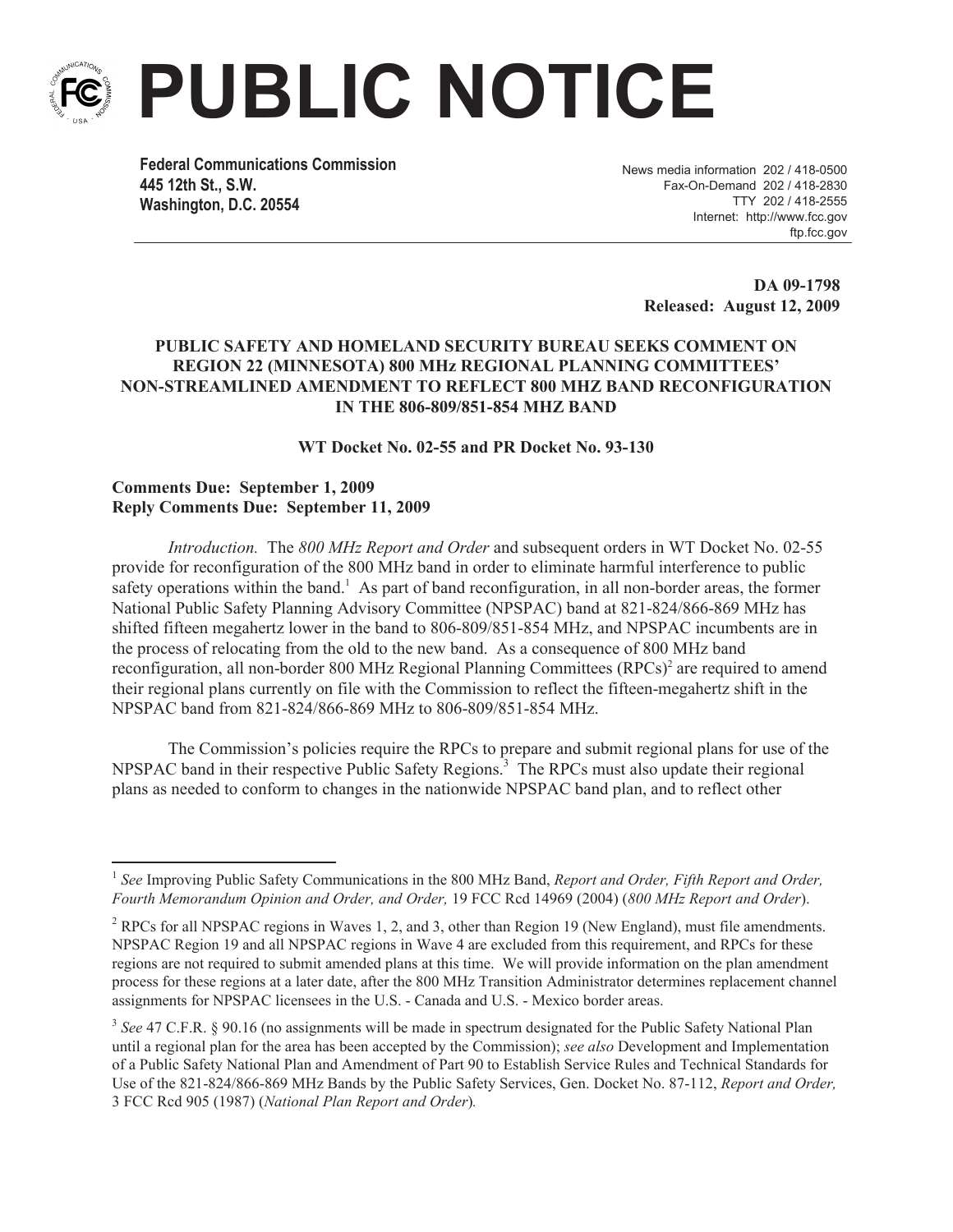changes in the disposition of NPSPAC channels within the region, technical requirements, or procedures for assigning channels.<sup>4</sup>

On February 10, 2009, the Bureau directed RPCs for non-border NPSPAC regions to file amendments to their 800 MHz regional plans by April 13, 2009, to bring them into conformity with the new 800 MHz band plan.<sup>5</sup> Plan amendments were subject to a streamlined filing and approval procedure provided that they were limited to changes in frequency listings based on the new band plan. Alternatively, RPCs could elect to file amended regional plans by June 10, 2009, that combined rebanding-related changes with other modifications that were not rebanding-related, provided that they notified the Bureau by April 13, 2009 of their intent to do so.

*Review of the Streamlined and Non-Streamlined Plan Amendments.* Streamlined Regional Plan Amendments are limited to shifting channel assignments in the existing plan downward by fifteen megahertz. RPCs were allowed to submit such amendments without obtaining adjacent region concurrence, and were permitted to include administrative updates (*e.g*., changes to RPC by-laws or membership) in their amendments under this process. The Bureau waived normal public notice and comment procedures for processing the streamlined amendments.

Non-Streamlined Regional Plan Amendments include other substantive modifications to regional plans, *e.g.,* changes to channel allocations within the region, technical parameters, or procedures for assigning channels. RPCs are required to obtain adjacent region concurrence to support such plan amendments prior to filing. After initial review, the Bureau will place nonstreamlined amendments on public notice for comment prior to approval.

*Region 22 Non-Streamlined Plan Amendment.* On June 10, 2009, the Region 22 (Minnesota)<sup>6</sup> 800 MHz NPSPAC Regional Planning Committee submitted a proposed Non-Streamlined Plan Amendment for review and approval.<sup>7</sup> In addition to changes to the channel allocations,<sup>8</sup> the Non-Streamlined Amendment includes the following modifications:

■ Increases channels assignments to the new Allied Radio Matrix for Emergency Response (ARMER) system, as reflected in Non-Streamlined Plan Amendment, Exhibit G – Region 22 NPSPAC Channel Assignments. $9$ 

<sup>4</sup> *See National Plan Report and Order*, 3 FCC Rcd at 911 ¶57.

<sup>5</sup> *See* Public Safety and Homeland Security Bureau Provides Guidance on Amendment of 800 MHz Plans to Reflect 800 MHz Reconfiguration and on Licensing of New NPSPAC Facilities in the 806-809/851-854 MHz Band, WT Docket No. 02-55, *Public Notice,* 24 FCC Rcd 1364 (PSHSB 2009).

<sup>&</sup>lt;sup>6</sup> The Region 22 (Minnesota) 800 MHz NPSPAC regional planning area encompasses the entire state of Minnesota, consisting of 87 counties.

<sup>7</sup> *See* Letter from Tim Lee, P.E., Chair, Region 22 (Minnesota) NPSPAC Regional Planning Committee, to Federal Communications Commission, WT Docket No. 02-55, PR Docket No. 93-130 (filed Apr. 15, 2009) (submitting Notification Letter); *see also,* Letter from Tim Lee, P.E., Chair, Region 22 (Minnesota) NPSPAC Regional Planning Committee, to Federal Communications Commission, WT Docket No. 02-55, PR Docket No. 93-130 (filed June 10, 2009) (submitting Non-Streamlined Plan Amendment).

<sup>8</sup> *See* Non-Streamlined Plan Amendment, Exhibit G – Region 22 NPSPAC Channel Assignments.

<sup>9</sup> *Id.*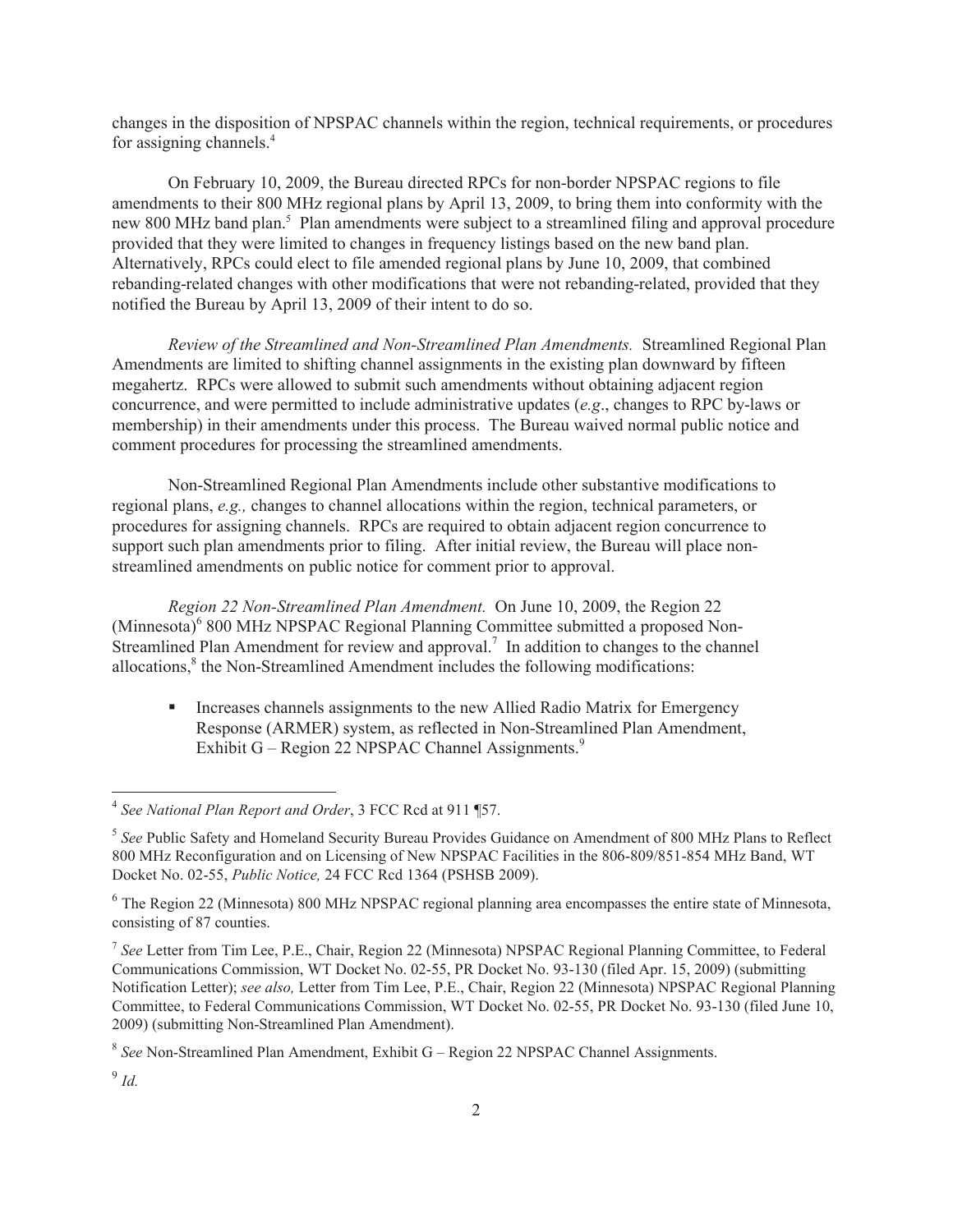- Modifies former Section 8.1.1 Additional Common Channels from the 806 MHz Band, to read "Additional Common Channels," and removes (3) statewide mutual aid channels and, adds (6) Scene of Action channels for mobile-to-mobile use by ARMER System users.<sup>10</sup>
- Modifies former Section 16.1 Metro Area Planning, to read "Statewide Public Safety Radio System Planning" to reflect the change from metro area planning to statewide planning. $^{11}$

Furthermore, Region 22 provided evidence of coordination with its four adjacent regions: Region 15 (Iowa), Region 32 (North Dakota), Region 38 (South Dakota), and Region 45  $(Wiscosin)<sup>12</sup>$ 

Interested parties may file comments on the Non-Streamlined Plan Amendment on or before **September 1, 2009**. Parties interested in submitting reply comments must do so on or before **September 11, 2009**. All comments and reply comments should reference the subject plan amendment and **PR Docket No. 93-130** and **WT Docket No. 02-55**. Comments and reply comments may be filed by using (1) the Commission's Electronic Comment Filing System (ECFS), (2) the Federal Government's eRulemaking Portal, or (3) by filing paper copies. *See* Electronic Filing of Documents in Rulemaking Proceedings, 63 FR 24121 (1998).

- Electronic Filers: Comments and reply comments may be filed electronically using the Internet by accessing the ECFS: http://www.fcc.gov/cgb/ecfs or the Federal eRulemaking Portal: http://www.regulations.gov. Filers should follow the instructions provided on the website for submitting comments.
- For ECFS Filers: In completing the transmittal screen, filers should include their full name, U.S. Postal Service mailing address, and the rulemaking number. Parties may also submit an electronic comment by Internet e-mail. To get filing instructions, filers should send an email to ecfs@fcc.gov and include the following words in the body of the message: "get form." A sample form and directions will be sent in response.
- Paper Filers: Parties who choose to file by paper must file an original and four copies of each filing.

Filings can be sent by hand or messenger delivery, by commercial overnight courier, or by firstclass or overnight U.S. Postal Service mail (although the Commission continues to experience delays in receiving U.S. Postal Service mail). All filings must be addressed to: Secretary, Office of the Secretary, Federal Communications Commission.

<sup>&</sup>lt;sup>10</sup> *See* Non-Streamlined Plan Amendment, Section 8.1.1 – Additional Common Channels at 23-24.

<sup>&</sup>lt;sup>11</sup> See Non-Streamlined Plan Amendment, Section 16.1 – Statewide Public Safety Radio System Planning at 31-32.

<sup>&</sup>lt;sup>12</sup> *See* Non-Streamlined Plan Amendment, Exhibits H through K (providing letters of concurrence from adjacent regions).